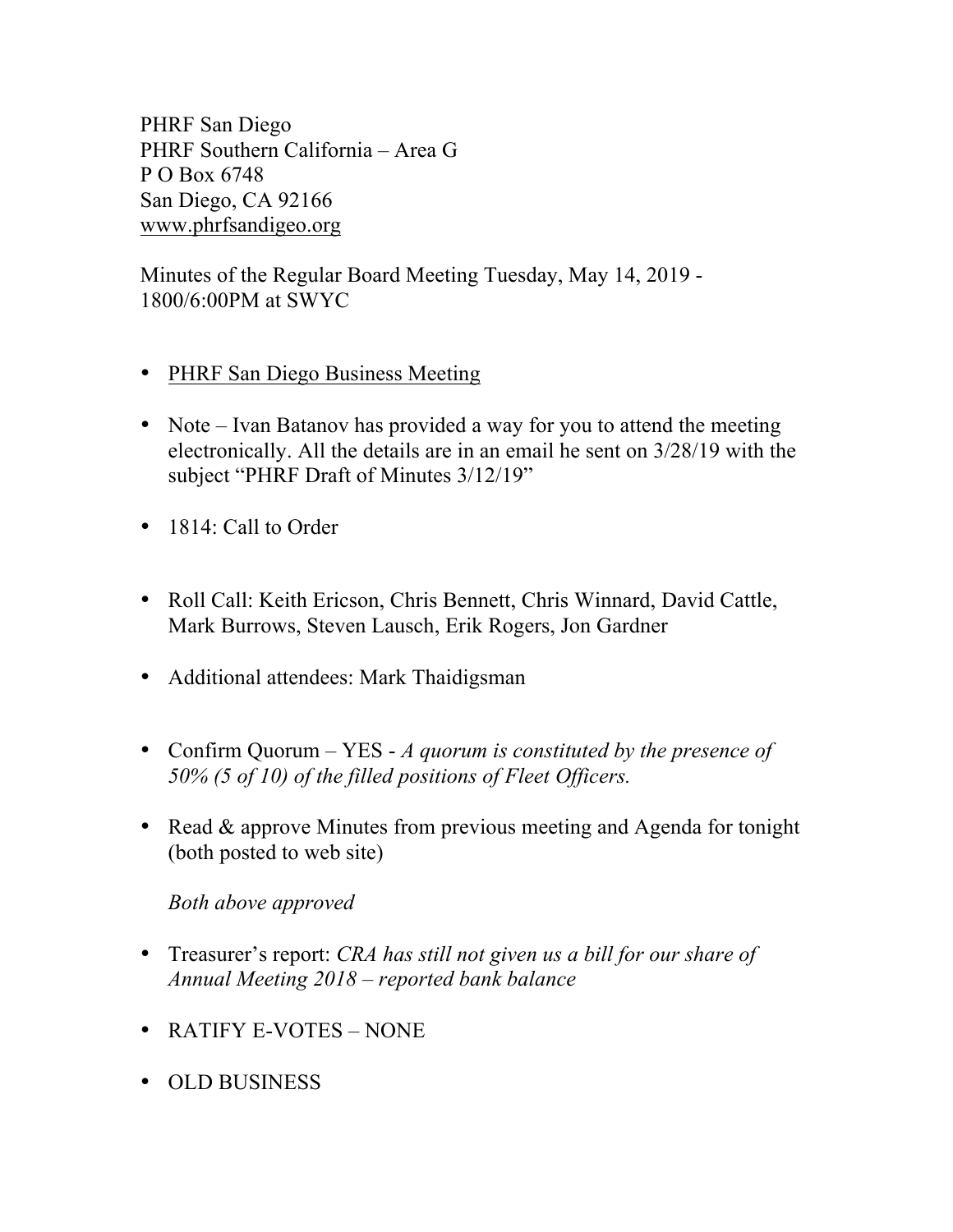- Online Applications updates Chris Bennett *our site must be moved to a new site and that will probably be done after the Beer Cans rush is past so most all new stuff or corrections will have to wait*
- PF discrepancies *see Online Applications updates above – need meeting with Ivan Batanov, Chris Bennett, Chris Winnard, and Jon Gardner*
- Sail Numbers from Assistant Chief Handicapper- If the applicant's 5 digit number doesn't match anything here in town, I say let them use it and make the process easier – *discussed – continue as we are doing it*
- NEW BUSINESS
- Insurance to protect the Board *discussion – Jon Gardner to be a committee of one to investigate Incorporation, Kym Kapalla to be a committee of one to investigate Insurance – both to report next meeting*
- David Cattle is resigning as Chief Handicapper. Board is asked to approve Chris Winnard as Chief Handicapper – *approved by unanimous vote*
- Attendance at these meetings from the ByLaws: ARTICLE VII. TERMS OF OFFICE AND MEETINGS 3. If a member of the Fleet Executive Board is absent from three (3) consecutive meetings a proposal will be issued from the Fleet Chairman and voted by the Executive Board to declare the position vacant. A vacant position will be filled by appointment by the Fleet Executive Board. During the period of vacancy, the position does not count in establishing a quorum – *Discussion agreed – Fleet Chair to write letters to all local clubs asking that they send a handicapper*
- STANDING REPORTS
- · Fleet Chairman: *Not Present*
- · Vice Chairman: *Not Present*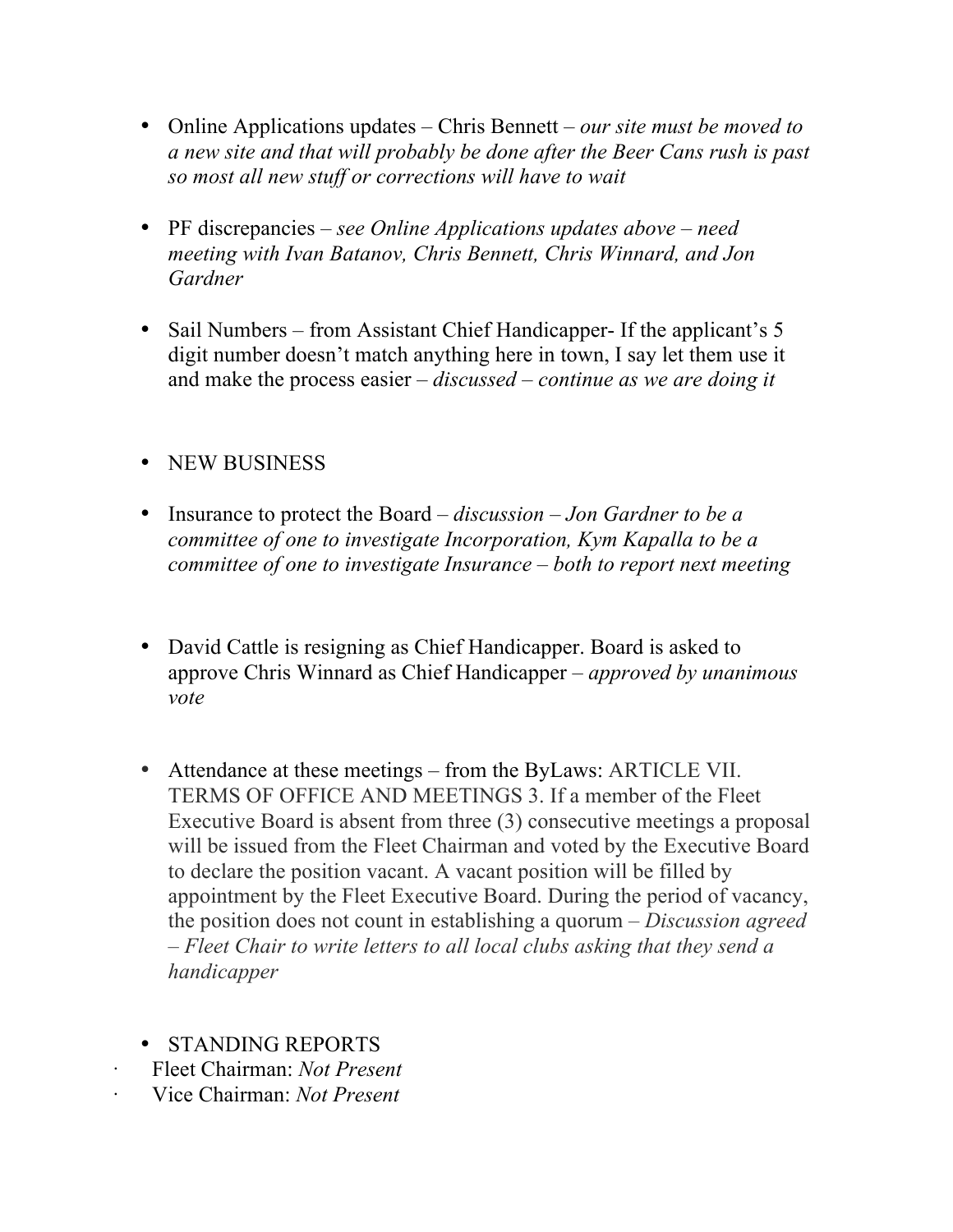- · Chief Handicapper/Assistant Chief Handicapper: *David Cattle gives good thoughts to Chris Winnard*
- · Fleet Secretary: *No Report*
- · Roster Secretary: *No Report*
- · Data Systems Officer: *No Report*
	- Fleet Scorer: *Questions about qualifying for Inshore and/or Offshore Series – web site says 51% but protocol says: "To qualify in the Offshore Series a boat must compete in at least two races/regattas in the Offshore Series.* To qualify in the Inshore Series a boat must compete in at least two races/regattas in the Inshore Series." Question about *races/ regattas especially Mission Bay to Oceanside and Oceanside to San Diego/Mission Bay*
- Public Relations: *No Report*
- · Treasurer: *No Report*
- Past Fleet Chairman: *Not Present* 
	- Next Meeting: June 11, 2019
	- 1904 Adjourn PHRF San Diego Business Meeting
	- 1900 HANDICAPPING BUSINESS MEETING
	- Call to Order 1905
	- Additional attendees: Bill Hardesdty, Sizzle; John, Nauti Cal
	- Handicappers: Jon Gardner, Gerral David, Mark Thaidigsman, Erik Rogers, Brian Fritzges
	- Confirm Quorum YES *A quorum is constituted by the presence of a quorum of the Executive Board plus representation by a minimum of 3 SDAYC member clubs and a minimum of 3 of the current classes. The Fleet Executive Board can be counted for the purpose of ensuring representation of either the 3 SDAYC member clubs or the 3 classes.*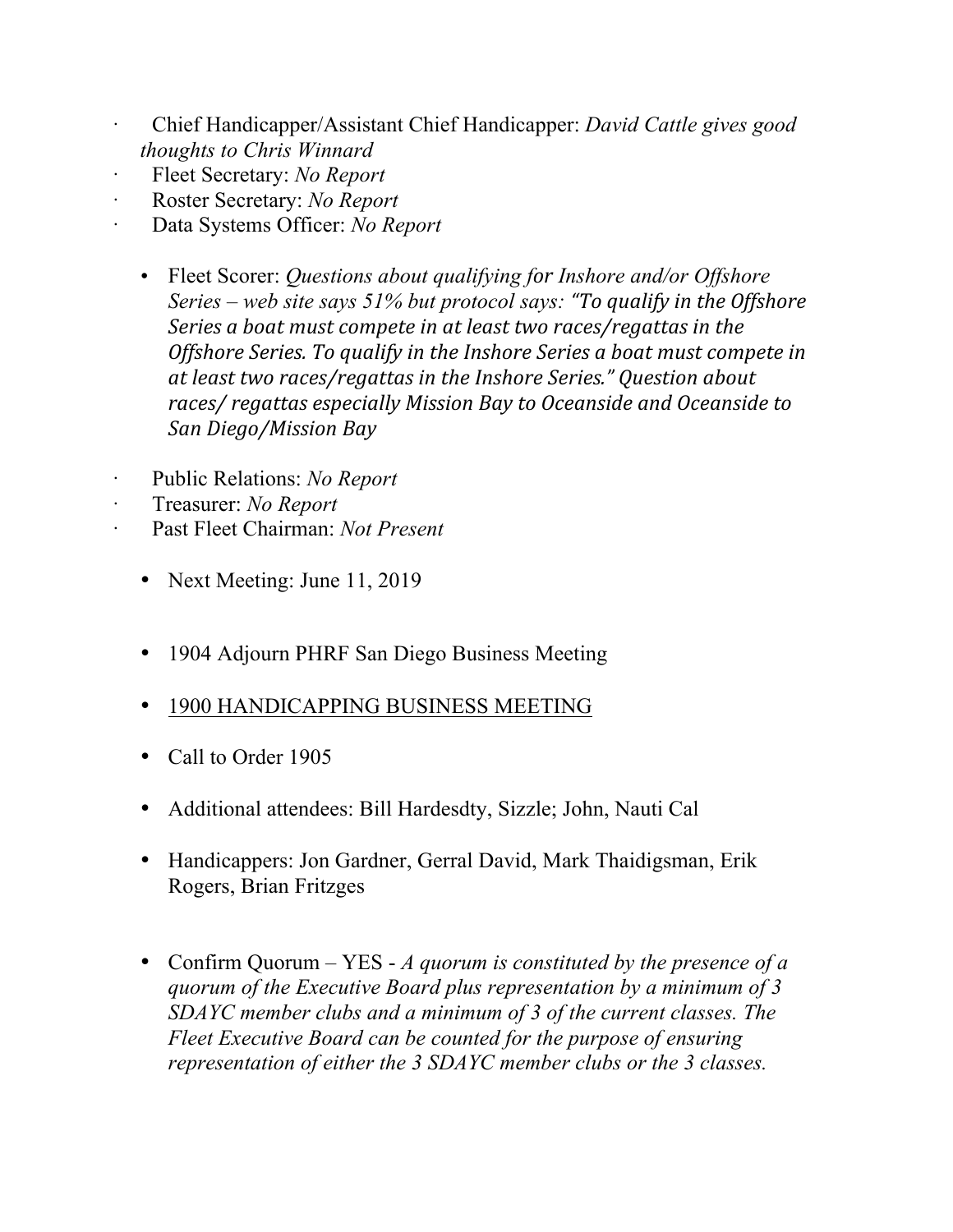- RATIFY E-VOTES NONE
- TEMPORARY RATINGS ABOUT TO EXPIRE *A Temporary Rating may be provided by Chief handicapper in the event a handicap is requested to race in an upcoming race which will take place before a meeting, and the board is unable to vote on the rating (Prior to race). The request should be email approved or voted on at next board meeting to make permanent. In the event at a board meeting where an owner has submitted an application, fees are paid, but the Board believes it does not have sufficient data or information to accurately rate a boat, a Temporary rating may be provided with the understanding the owner should submit race results during the three months to show data, to verify the Temporary Rating. Temporary rating may be adjusted after review of results. In the event the data is not provided the temporary rating will be considered expired at the end of 120 days. A new complete application (Minus Fees) will need to be presented to board to have the boat considered again for a PHRF certificate. The Chief Handicapper may, at his or her discretion, renew the Temporary Rating twice.*
- M Boats Soto 40, Zero Gravity, -*3/-9/-12 07/08/19*
- *Dencho Kernan 44, Volpe, -24/-36/-42, 07/08/19*
- *Bavaria 42, Audeamus, 120/114/114, 07/08/19*
- *Down East Yachts CUT-38, Timshel, 222/222/22, 07/08/19*
- *Hobie 33 MH, Sizzle, 81/63/57, 07/1319*
- RATING REVIEW NONE
- NEW BOATS 1. Application received by Roster Secretary at least 7 days before meeting. 2. Application complete. 3. Sail number properly obtained from U S Sailing or regionally from SCYA. 4. Dues paid 5. If the yacht is also certified by PHRF SoCal then PHRF SD will also submit to PHRF SoCal an Area G rating.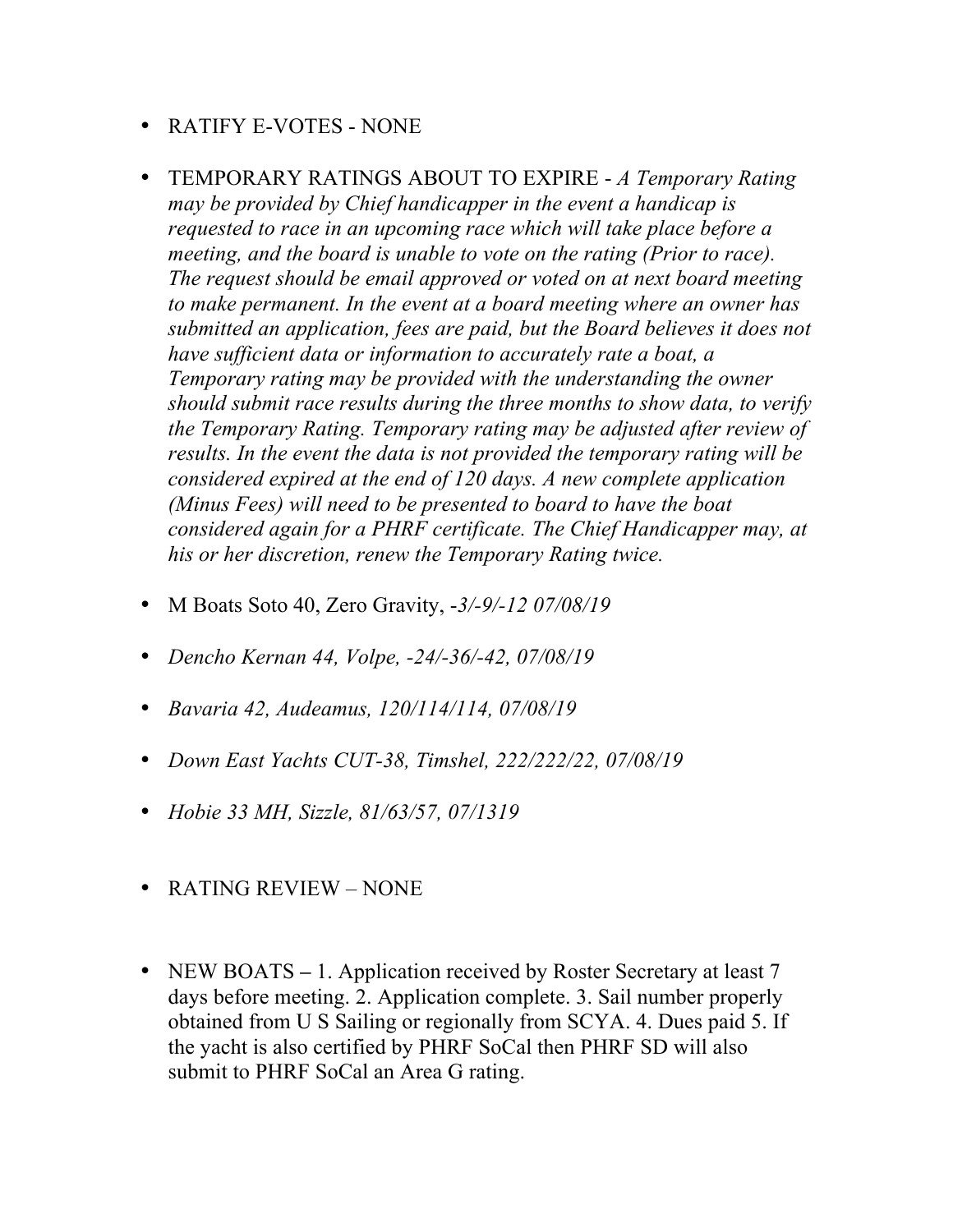- Kitfox, 1264, Catalina 30 OD sail number OK Not listed with PHRF SoCal - *Chief Handicapper recommends 198/198/198 by Consent*
- Blue Heron, 97300, J35 OD sail number OK Not listed with PHRF SoCal - *Chief Handicapper recommends 72/72/72 by Consent*
- Cygnet 2, 77129, J24 sail number OK Not listed with PHRF SoCal -*Chief Handicapper recommends 174/174/174 by Consent*
- Thunderstruck,  $FT10, 9 OD$  sail number  $OK Not$  listed with PHRF SoCal – *Chief Handicapper recommends 54/45/42 by consent*
- Gaucho, 60762, Tartan 3700 sail number OK Not listed with PHRF SoCal – *Chief Handicapper recommends 111/111/111 – Vote: YES 12, No 0*
- Tabled from last meeting for dimension corrections Palaemon, 93145, J145 - Sail Number OK- Has been registered with PHRF SoCal – *Chief Handicapper recommends -9/-15/-18 by consent*
- No Name, 192, Viper 640 Chief Handicapper recommends 111/90/none by Consent. The reason for the  $OW =$  none is a lifeline (lack of) issue. If we want to give it an OW rating it needs to be discussed, if not then Consent 111/90/-999 – OD sail number OK – Not listed with PHRF SoCal – *Discussed – found same type boat previously rated so 111/90/84 by consent*
- Sizzle, 77855, Hobie 33 Fractional Jib/Fractional Spinnaker Sail number OK, Not listed with PHRF SoCal – *96/81/81 by consent*
- Freedom, 7540, Beneteau ASA First 22 sail number OK Not listed with PHRF SoCal – *Chief Handicapper recommends 222, 222, 222 – temporary – Vote: YES 12, NO 0*
- Wayfinder, 61242, Beneteau ~Oceanis 35.1 sail number OK Not listed with PHRF SoCal – *Chief Handicapper recommends 153/153/153 – temporary – Vote: YES 12, NO 0*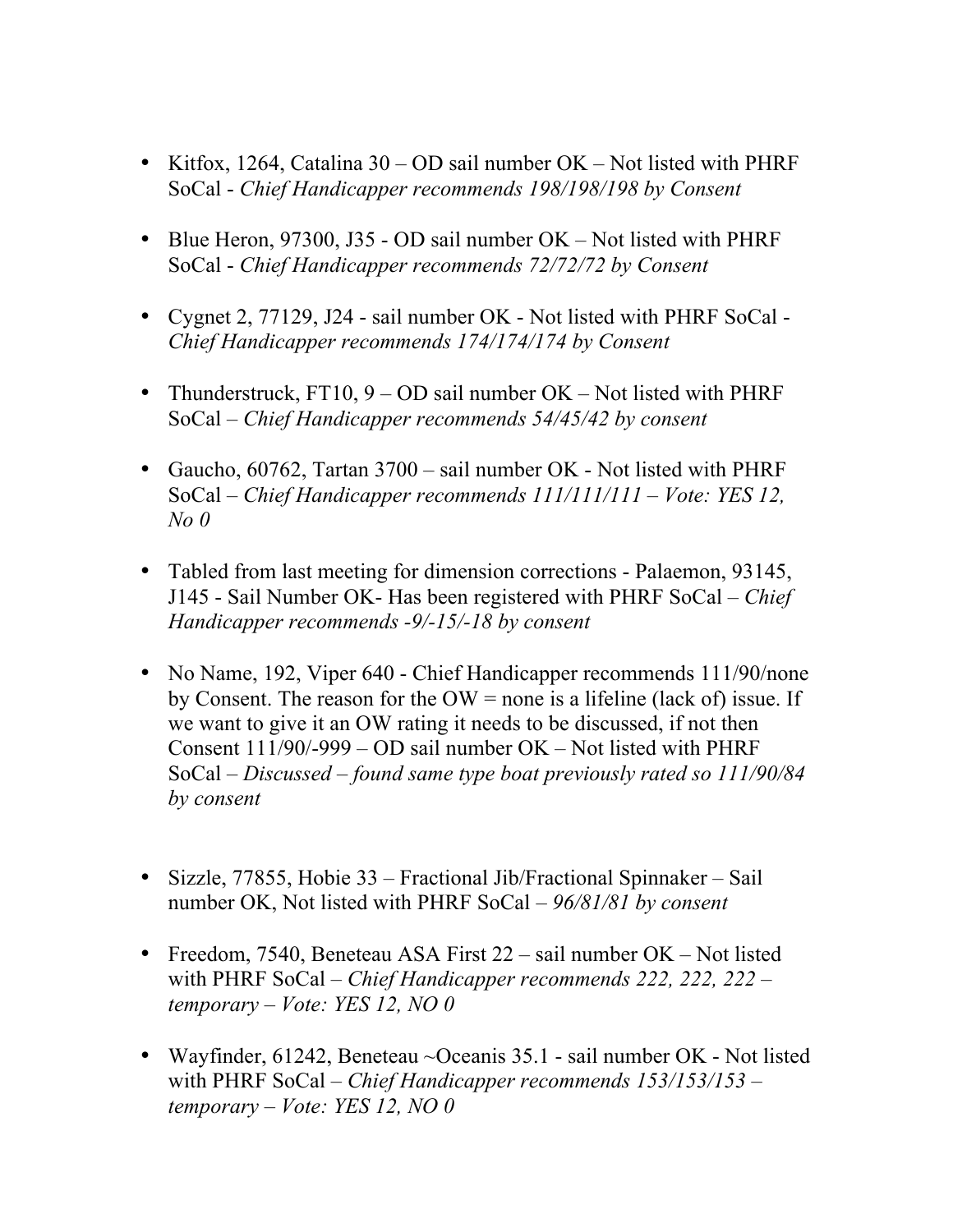- Nauti Cal, no sail number, Beneteau Oceanis 331 *Owner to obtain sail number then the Chief Handicapper will begin an email discussion*
- Joie de Vivre, 9, Catalina 34 *153/153/153 by consent*
- OLD BOATS
- Blackadder, 46485, J27 From David Cattle: Dear Board, it has been pointed out that my certificate - Blackadder 46485 does not note "twin backstays" as my current configuration. These are required due to the square head main, as the only other alternative is no backstay at all. I had thought it was reported and did not check my certificate. Please consider and determine if a review is required. Actually the correct determination is "Added second backstay" – Listed with PHRF SoCal *– No change to rating*
- Second Reading: Timshel, 56988, Down East 38 *First Reading - Chief Handicapper recommends 222/222/222 Vote: YES 13, NO 0* – Not listed with PHRF SoCal – *Second Reading same as First Reading: Vote: YES 12, NO 0*
- Second Reading Sizzle, 77855, Hobie 33 Fractional Jib/Masthead Spinnaker *First Reading* - *Chief Handicapper recommends 81/63/57 – Vote: YES 13, No 0*– Not listed with PHRF SoCal – *owner says application needs some corrections – after the corrections are received the Chief Handicapper will begin an* e*mail discussion*
- Second Reading Sabrina, 109, Calkins 50 *First Reading - Chief Handicapper recommends 87/78/72 - Vote: Yes 12, No 0, Abstain 1* – Not listed with PHRF SoCal – *Second Reading same as First Reading: Vote: YES 12, NO 0*
- Azure Vista, 7407, Hanse 455 certificate shows jib at 105 but owner thinks the rating was given with a jib of 150 – Not listed with PHRF SoCal – Chief Handicapper says boat was rated with 155% headsail actual maximum possible 105% - currently 81/78/78 – *Chief*